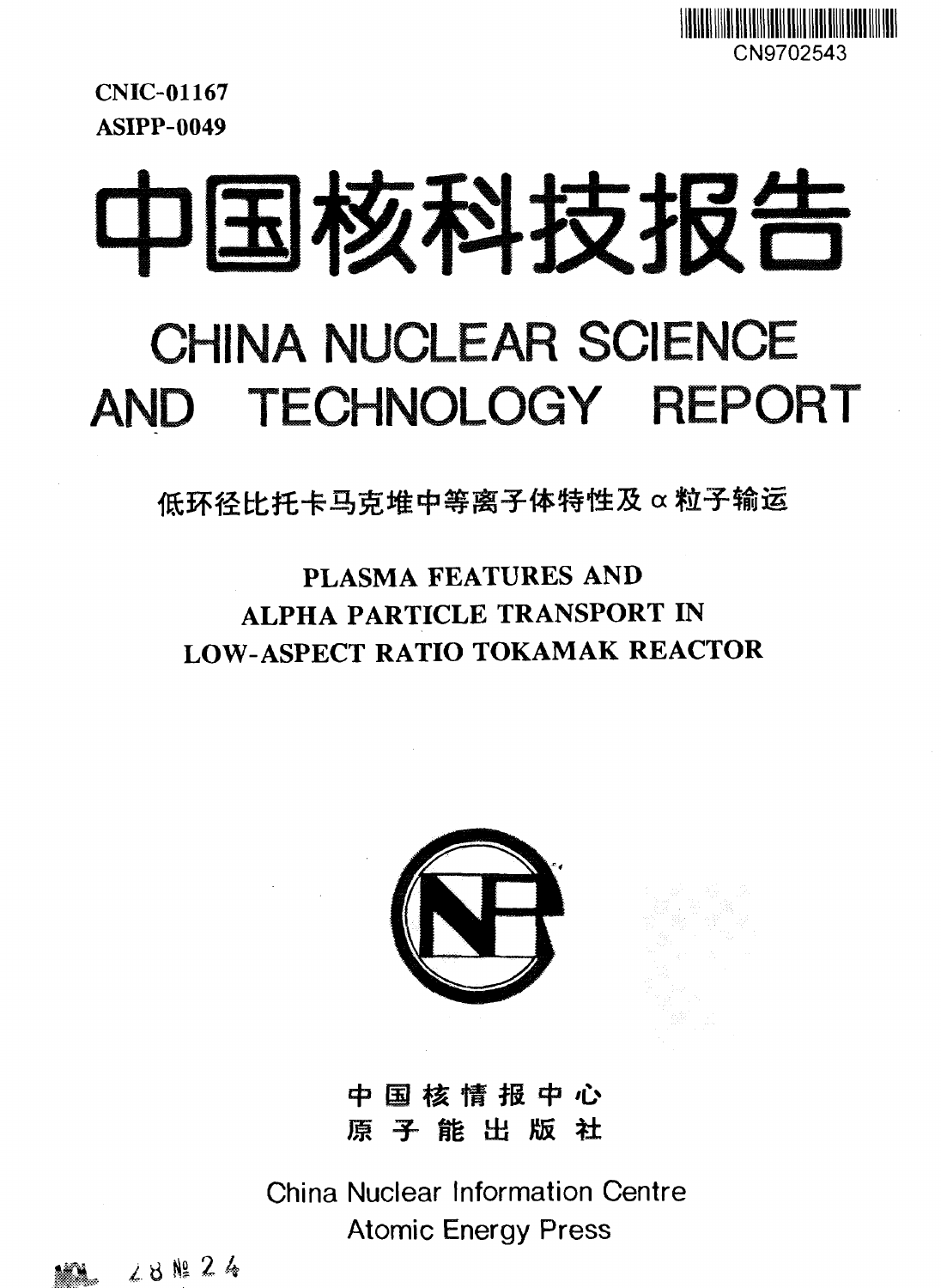



#### 徐 强: 中国科学院等离子体物理研究所副研 究员, 1961年毕业于吉林大学物理系。

Xu Qiang: Associate professor of Institute of Plasma Physics, Academia Sinica. Graduated from Physics Department of Jilin University in 1961.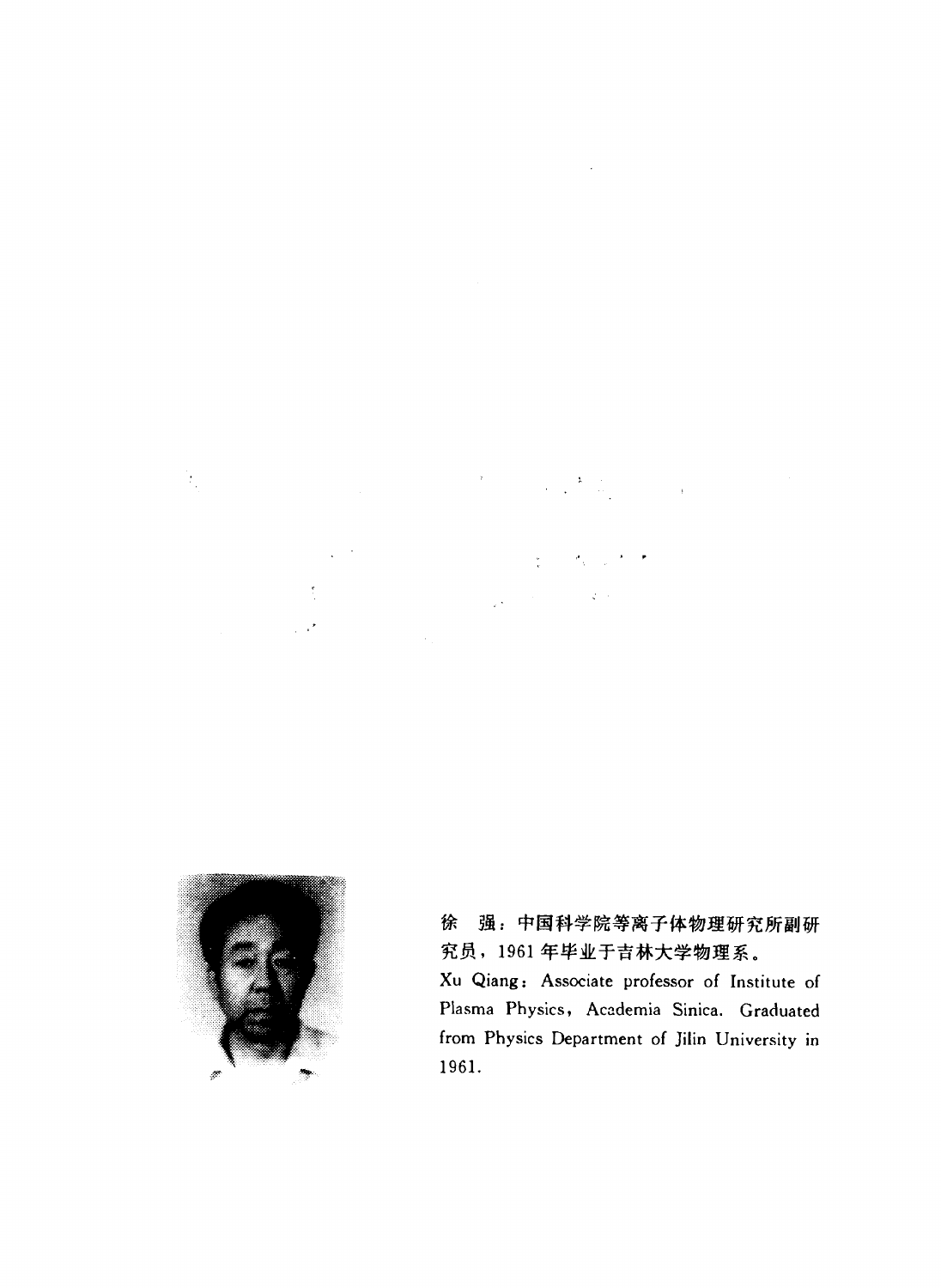## 低环径比托卡马克装置的等离子 特性及α粒子输运

#### 徐 强 王少杰

(中国科学院等离子体物理研究所,合肥)

#### 摘 要

低环径比托卡马克装置的实验和理论结果已证实它有利于改善 MHD 稳定性。基于目前等离子体物理,向减小环径比方向外推,初 步讨论了低环径比托卡马克堆的物理特征。在自洽的低环径比托卡 马克堆参数下, 计算了 α粒子约束和损失以及不同环径比对 α粒子 约束和损失的影响。此结果对紧凑托卡马克堆的可行性研究提供参 考。

· 国家自然科学基金 Y196885008 支持项目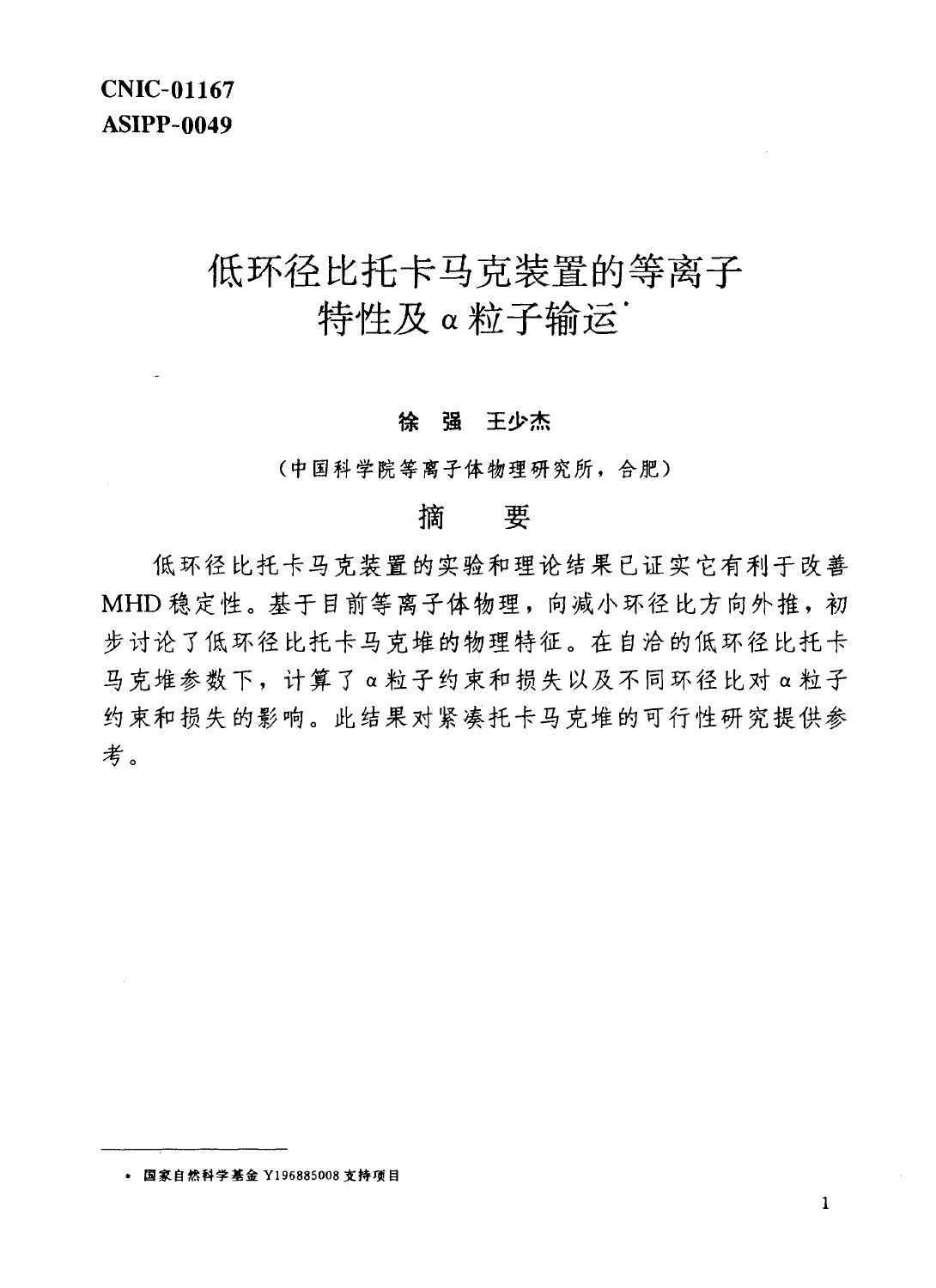### **Plasma Features and Alpha Particle Transport in** Low-Aspect Ratio Tokamak Reactor<sup>\*</sup>

XUQiang WANG Shaojie **(Institute of Plasma Physics, Academia Sinica, Hefei)**

#### **ABSTRACT**

The results of the experiment and theory from low-aspect ratio tokamak devices have proved that the MHD stability will be improved. Based on present plasma physics and extrapolation to reduced aspect ratio» the feature of physics of low-aspect ratio tokamak reactor is discussed primarily. Alpha particle confinement and loss in the self-justified low-aspect ratio tokamak reactor parameters and the effect of alpha particle confinement and loss for different aspect ratio are calculated. The results provide a reference for the feasible research of compact tokamak reactor.

<sup>•</sup> The work is supported by the National Natural Science Foundation Y 196885008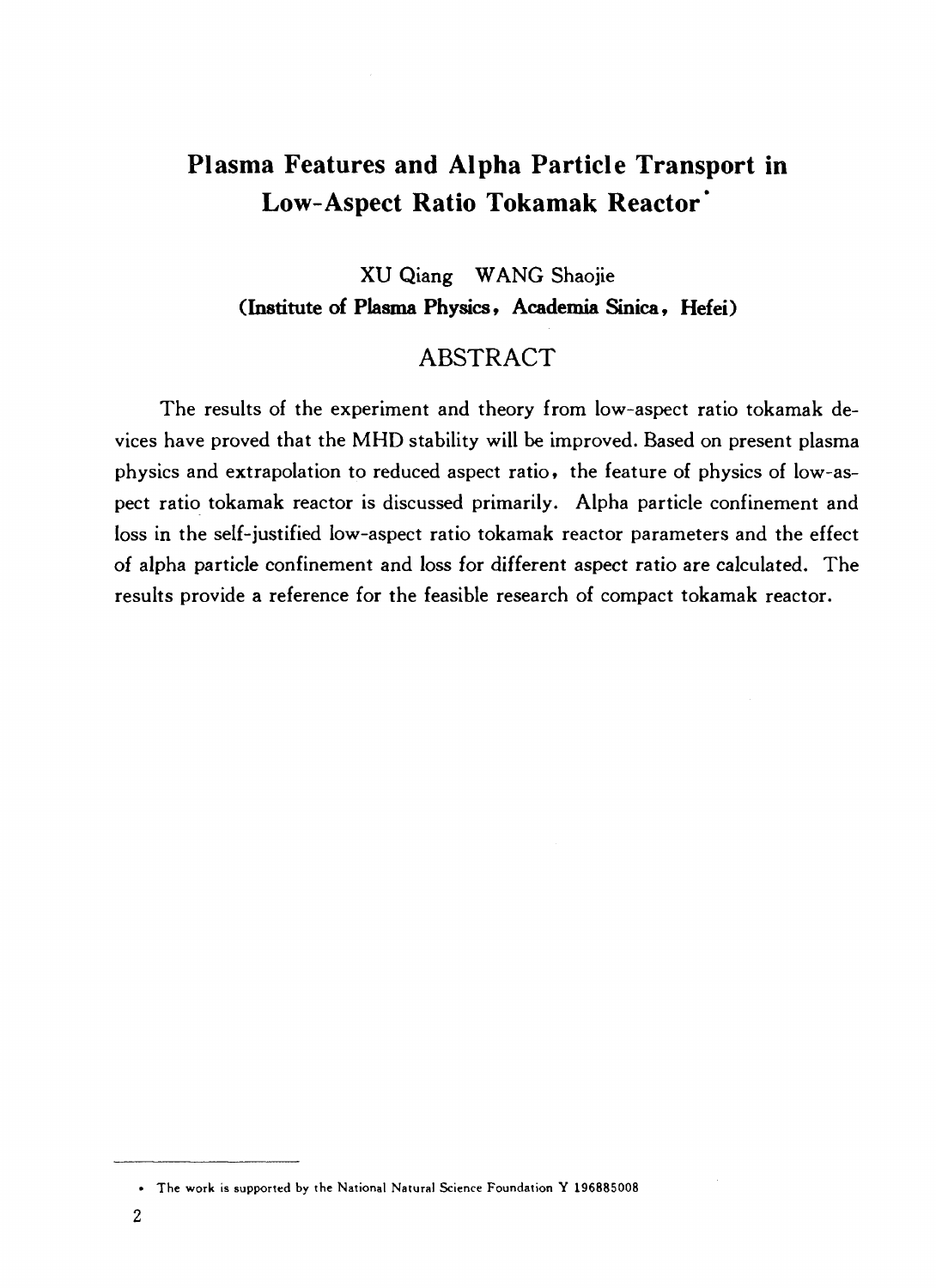#### INTRODUCTION

The conventional tokamak plasma has an aspect ratio  $A = R/a \geq 2.5$  and the spherical tokamak or low-A tokamak has a very amall aspect ratio  $A\leq 2$ . Although it had been known for a long time that the MHD stability of axisymmetric confinement configurations will be improved with the decrease of aspect ratio, it is not full to study in theory and experiment for the low- $A$  tokamak. the recent results of the experiment and the theory from low-*A* tokamak devices, such as START, CDX-U, TS-3, HIT  $[1-4]$  and Y-K. M. Peng et al.  $[5]$  show that stable configuration can be obtained at large plasma current, modest toroidal field and high beta, which may lead to more economical compact neutron source and compact fusion reactor. These outstanding results have stirred up interest in the low- $A$  tokamak.

In this paper based on present plasma physics and extrapolation to reduced aspect ratio, the feature of physics of low aspect ratio tokamak reactor is discussed primarily. For low aspect ratio self-justified reactor parameters,  $\alpha$ -particle loss and the effect of aspect ratio on the confinement of  $\alpha$ -particles has been calculated, so that provide reference for the feasible research of compact tokamak reactor.

#### 1 FEATURE OF LOW-A TOKAMAK PLASMA

Low-A tokamak plasma is similar to conventional takamak palsma in the physics. Based on present plasma physics and extrapolation to reduced aspect ratio, some features of *\ow-A* tokamak plasma can be obtained.

#### **1. 1 Large plasma current**

The equilibrium toroidal plasma current can be approximated by the formula:

$$
I_{\rm p} = \frac{5\alpha B_{\rm T}}{2A\,q_{\rm v}} \left[ 1 + K^2 (1 + 2\delta^2 - 1.2\delta^3) \right] \left[ \frac{(1.17 - 0.65/A)}{(1 - 1/A^2)^2} \right] \tag{1}
$$

where  $B_T$  is the toroidal field,  $A$  is the aspect ratio. We find that leads to a potential high current for low-A tokamak. If A is reduced from 2.5 to 1.5,  $I_p$  increases by a factor of about 4 for a given other parameters. It is evident that  $I_p$  increases as  $A$ is decreased.

#### 1.2 **High**  $\beta$  limit

The  $\beta$  limit imposed on plasma by magnetohydrodynamic instability, that is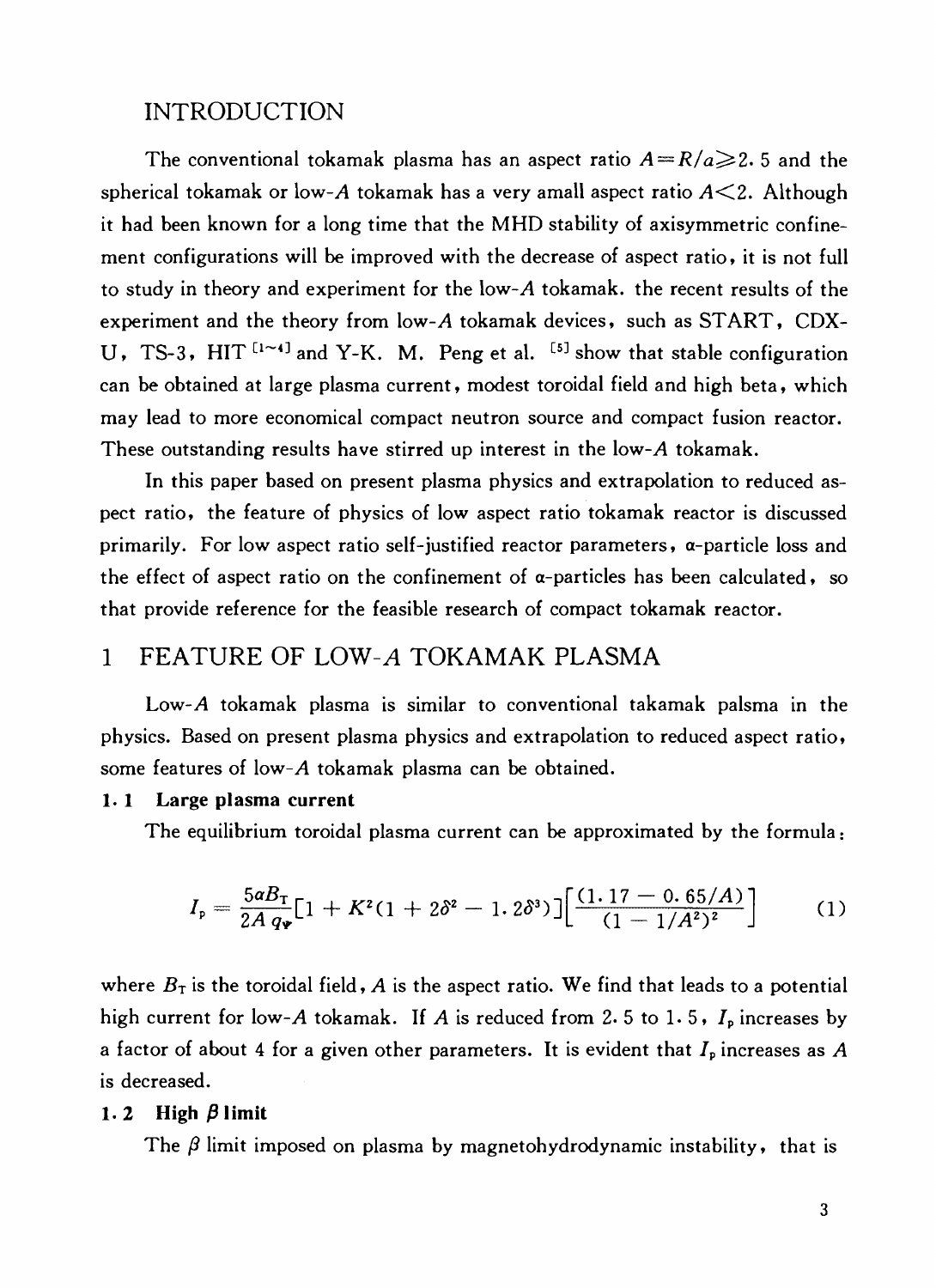$$
\beta_{\rm c} = g I_{\rm p}/aB \tag{2}
$$

where *B* is the average field strength. For plasma with double-null poloidal divertor forming D-Shape plasma,  $I_p/aB$  can be approximately written as [5]

$$
I_p/aB \approx I_p/aB_{T0} \approx 1.9K^2 \left(\frac{1}{A}\right)^{0.5} / q_{\Psi} \left(1 - \frac{1}{A}\right)^{0.9}
$$
 (3)

where *K* is the elongation at edge of plasma. For a given *K* and  $q_{\Psi}$ ,  $I_p/aB$  increases by a factor of about 2 if A is reduced from 2.5 to 1.5. This leads to a similar  $\beta$  limit increase if coefficient *g* can be maintained.

#### **1. 3 Large shaping factor 5**

Shaping factor  $S (=I_p/aB \cdot q_{\Psi})$  is a important value in the tokamak. Because of the product  $\beta \cdot \tau_E$  has been used as important figure of merit for the plasma confinement. Based on reference  $\begin{bmatrix} 6 \end{bmatrix} \beta \cdot \tau_E$  can be expressed as

$$
\beta \cdot \tau_E = 0.31 \Big( \frac{S^2 R^2}{1 + K^2} \Big) \Big( \frac{F}{q} \Big)^2 \tag{4}
$$

where *(F/q)* is the confinement factor, *K* is the elongation. For constant *(F/q)*,  $\beta \cdot \tau_E$  increases as S is increased, and S increases strongly as A is reduced. Therfore  $\beta \cdot \tau_E$  increases strongly as *A* is reduced. For a given *K*, *R* and  $(F/q)$ , we plot *S* vs. A and  $\beta \cdot \tau_E$  vs  $\cdot$  *S* in Fig. 1 and Fig. 2.



Fig. 1  $S$  vs. *A* for a given  $K=1.5$ 

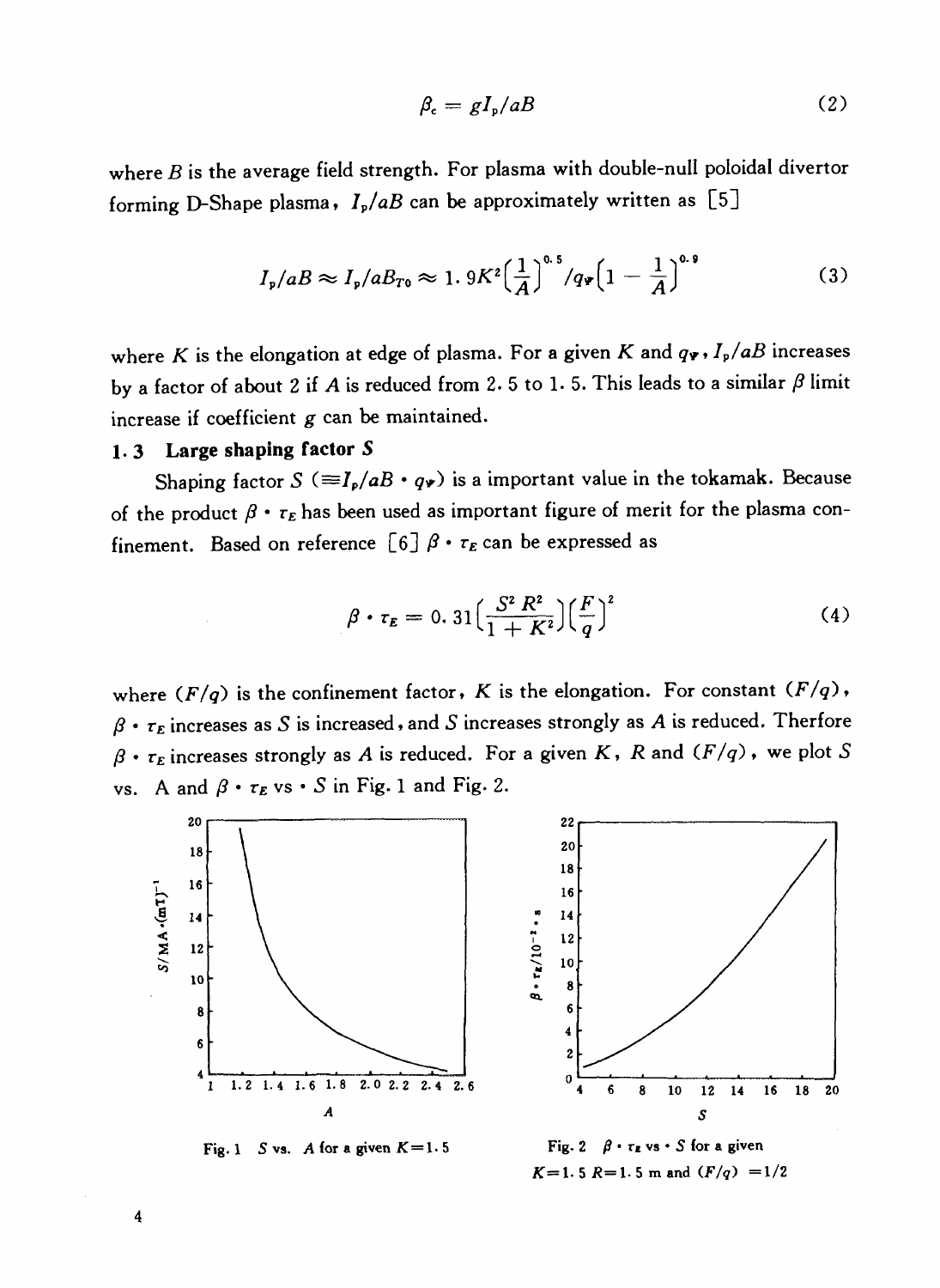#### **1. 4 Bootstrap current**

Bootstrap current has relation to  $\epsilon \beta_p$ , and  $\epsilon \beta_p$  can be written as [5]

$$
\epsilon \beta_{\rm p} \leqslant 7.6 \; g q_{\rm \Psi} \Big(\frac{1}{A}\Big)^{0.5} \Big(1 - \frac{1}{A}\Big)^{0.9} \tag{5}
$$

where  $g$  is the scaling factor,  $q_{\Psi}$  is the edge safety factor, and  $\varepsilon$  is the inverse aspect ratio. For a given g and  $q_{\Psi}$ ,  $\epsilon\beta$ , remains roughly unchanged if A is reduced from 2.5 to 1. 5.

Based on reference  $\lceil 7 \rceil$ , the bootstrap current fraction can be written roughly as

$$
f_{\rm b} = I_{\rm b} / I_{\rm p} \approx C_{\rm b} (\epsilon^{0.5} \beta_{\rm p})^{1.3}
$$
  
\n
$$
C_{\rm b} = 1.32 - 0.24 (q_{\Psi}/q_0) + 0.019 (q_{\Psi}/q_0)^2
$$
 (6)

Thus for constant  $\beta_{p}$  and  $(q_{\nu}/q_{0})$ , bootstrap current fraction increases about 15% if *A* is reduced from 2. 5 to 1. 5. However, the relation between bootstrap current and aspect ratio needs to study in the future.

#### **1- 5 Particle confinement**

For low-A tokamak, the trapped particle has a very narrow banana orbit and hence particle confinement will be improved with the decrease of aspect ratio. Based on the classical transport theory, the particles have a larmor radius  $\rho$ , their banana orbits have a width  $\Delta \gamma_b \approx \epsilon^{-\frac{1}{2}} \rho q$ , effective scattering frequency  $u_{\epsilon f} = v_{\perp}/\epsilon$ , a fraction of the particles trapped are  $\varepsilon^{1/2}$  and hence the classical diffusion coefficent is

$$
D \approx \epsilon^{-3/2} q^2 \rho^2 v_\perp \tag{7}
$$

where  $\varepsilon = 1/A$  is the inverse aspect ratio. It is evident that *D* decreases as *A* is decreased. In order to analyse the particle confinement in low- $A$  tokamak in detail, a-particle transport is calculated in section 2.

#### 2 a-PARTICLE TRANSPORT CALCULATION

#### **2- 1 Physical models**

The research of a-particle transport problem is important to future fusion reac-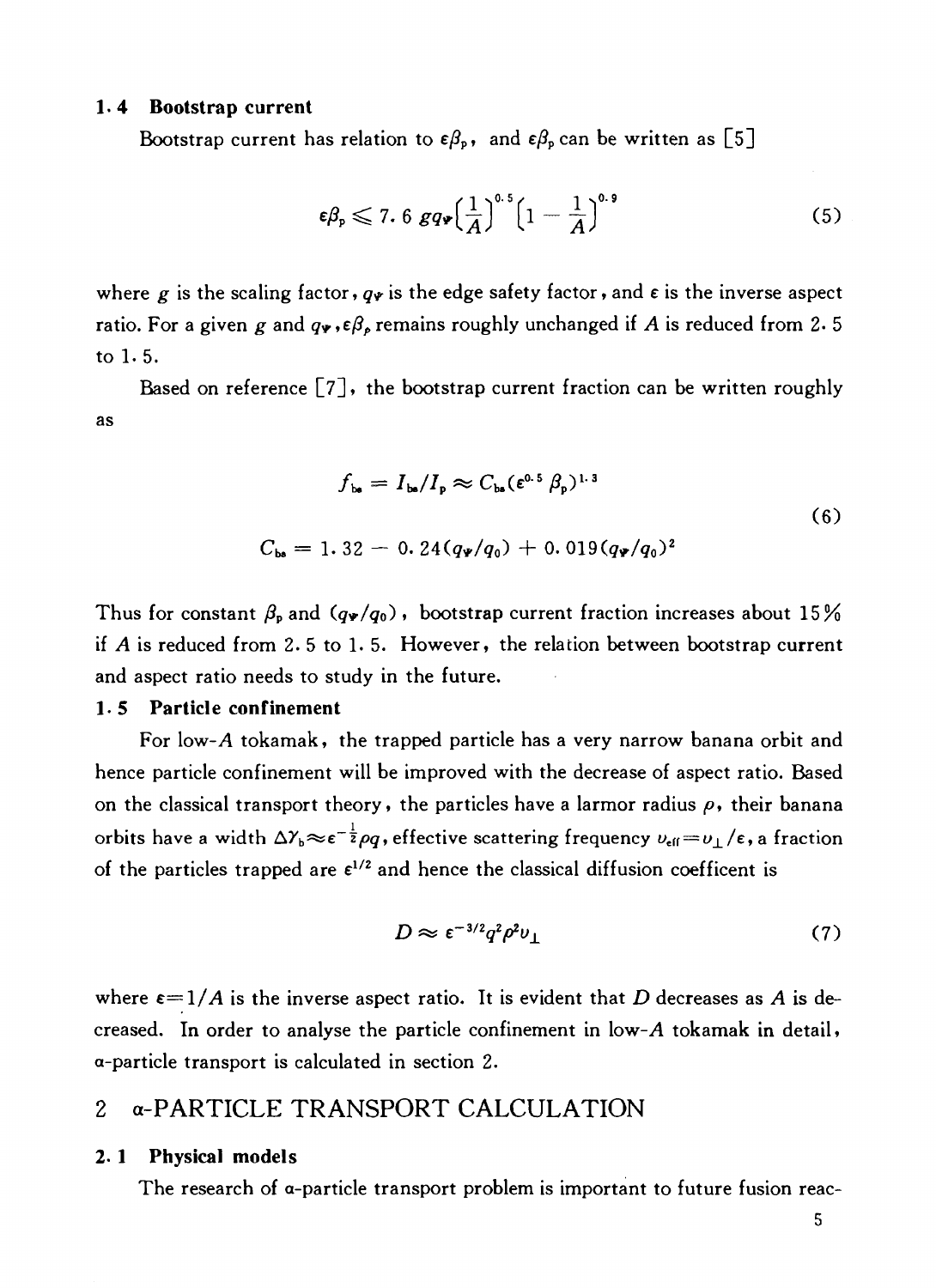$\sim$  tor. The energetic a-particles produced by fusion transfer their energy to the plasma to sustain power balance. Otherwise a-particle bombardment on the first wall will lead to the damage of the material and result in an increase of impurity. Based on reference  $\lceil 8 \rceil$ , in the fusion reactor, since the density of  $\alpha$ -particles is far less than the density of plasma, it is suitable to describe the  $\alpha$ -particle transport by test-particles approximation. Thus the two dimensional (space and velocity) Fokker-Planck equation reads:

$$
\frac{\partial f}{\partial t} = \frac{1}{r \partial r} \Big( r D^c \frac{\partial f}{\partial r} \Big) + \frac{1}{v^2 \partial v} \Big[ v^2 \Big( Af + D^v \frac{\partial f}{\partial v} \Big) \Big] + S_{\text{eff}} \tag{8}
$$

where  $f=f(r, v, t)$  is the distribution function of  $\alpha$ -particles,  $D^G$  is the diffusion coefficient in geometry space,  $A$  is the dynamic friction coefficient,  $D^{\mathsf{v}}$  is the dynamic diffusion coefficient,  $S_{\text{eff}}$  is the effective source. The geometry boundary condition reads:

$$
\left. \frac{\partial f}{\partial r} \right|_{r=0} = 0, f|_{r=a} = 0 \tag{9}
$$

According to the continuity of particles in velocity space, the boundary condition of the velocity space is:

$$
\[Af + D^{\nu}\frac{\partial f}{\partial \nu}\] = 0
$$
\n
$$
\frac{\partial f}{\partial \nu}\Big|_{\nu=0} = 0, f|_{\nu=\infty} = 0
$$
\n(10)

#### **2- 2 a-particle loss calculation**

By using the two-dimensional time-dependent Fokker-Plank numerical code<sup>[8]</sup>, the loss fraction of **a-particle**, the heating efficiency and the particle confinement time are calculated for low-A tokamak, which the parameters are shown in Table 1. These parameters are self-justified, they satisfy MHD equilibrium, stability and scaling law <sup>[9]</sup>. The selected parameters in the calculation are  $B_{\texttt{T}}\!=\!2.\,5\;\mathrm{T}$  , *a =* 1 m. The self-justified parameters from Table 1 show that when aspect ratio *A* decreases, plasma curent  $I_p$ , shaping factor S and  $\beta_c$  increase as A is decreased.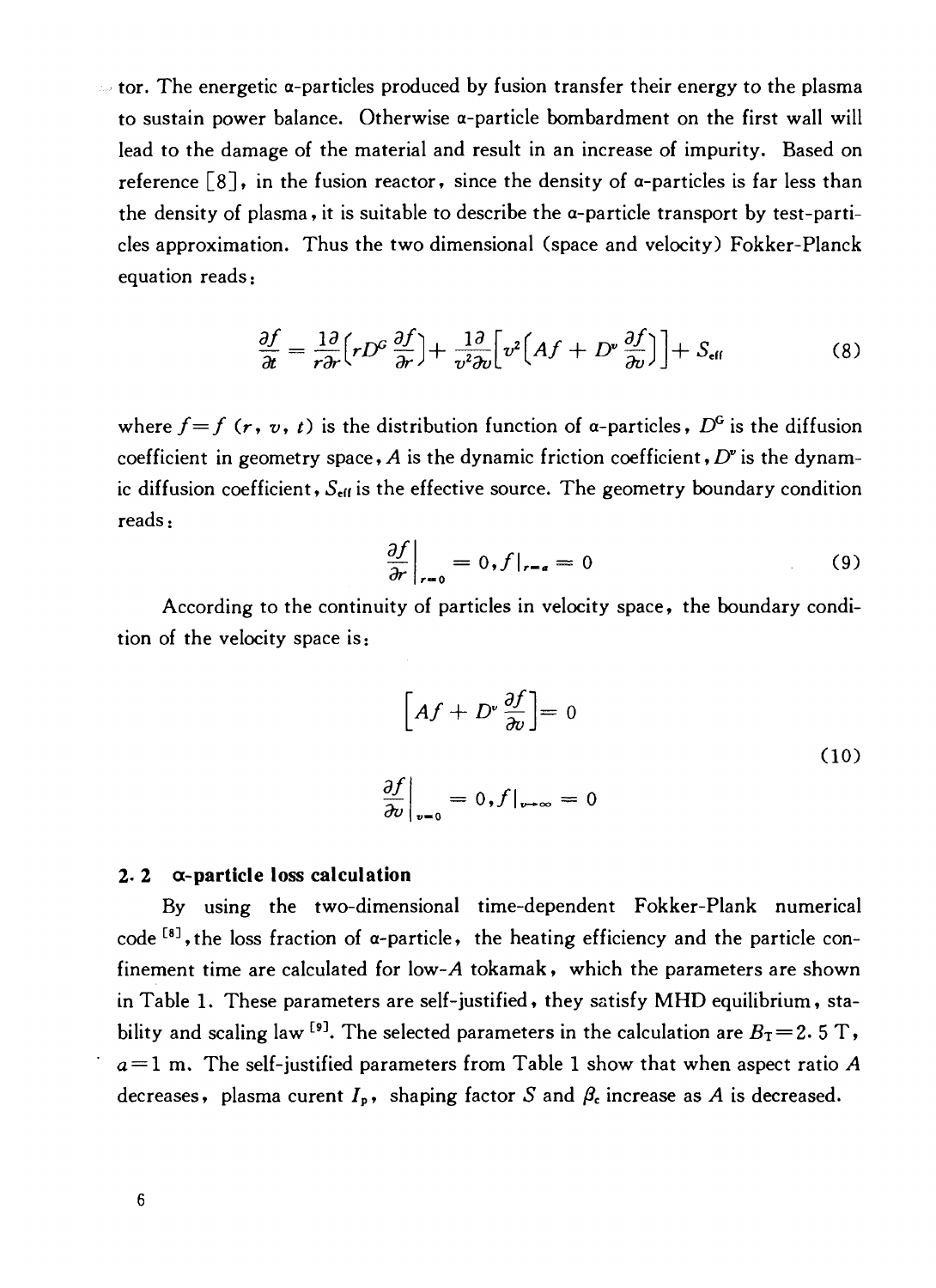| $\boldsymbol{A}$                        | 2.5                     | 1.8              | 1.4              | 1.3  | 1.2          |
|-----------------------------------------|-------------------------|------------------|------------------|------|--------------|
| $q_{\ast}$                              | 2.1                     | 2.5              | 3.9              | 5.3  | 7.7          |
| "Nature" elongationK                    | 1.1                     | 1.3              | 1.6              | 1.8  | $\mathbf{z}$ |
| Density $(n) / (10^{20} \cdot m^{-3})$  | 0.9                     | 1.4              | $\boldsymbol{2}$ | 2.2  | 2.7          |
| Temparature $\langle T \rangle$ /keV    | 4.9                     | $\boldsymbol{6}$ | 8.1              | 9.7  | 11.4         |
| Current $I_{\rm P}$ /MA                 | 3.7                     | $\boldsymbol{7}$ | 13               | 17.2 | 25.5         |
| $\beta$ ./%                             | 5                       | 9.8              | 18               | 24   | 36           |
| $\tau_{\rm E}/\rm s$                    | 0.4                     | 0.42             | 0.5              | 0.55 | 0.7          |
| $S/(MA \cdot m^{-1}T \cdot {}^{-1})$    | $\overline{\mathbf{3}}$ | $\boldsymbol{7}$ | 20               | 36.3 | 79           |
| Fusion power $P_i/MW$                   | 6.7                     | 24               | 98               | 186  | 422          |
| $P_{\nu}$ (MW $\cdot$ m <sup>-2</sup> ) | 0.05                    | 0.22             | 1.05             | 1.97 | 4.5          |

Table 1 Parameters of reactor core

The calculation results of  $\alpha$ -particle loss are shown in Table 2, where  $\tau_p$  is the particle confinement time, *H* is the heating efficiency,  $L_p$  is the prompt loss fraction,  ${L_{\sf p}}^{\rm s}$  is the slowing particle loss fraction,  ${L_{\sf E}}^{\rm s}$  is the slowing energy loss fraction. Tabel 2 Particle confinement and loss fraction

| A   | $\tau_p/s$ | $\boldsymbol{H}$ | $L_{\rm p}$ | $L_{\rm P}^{\rm s}$ | $L_{\rm E}$ <sup>5</sup> |
|-----|------------|------------------|-------------|---------------------|--------------------------|
| 2.5 | 0.403      | 0.838            | 0.155       | 0.843               | 0.006                    |
| 1.8 | 0.833      | 0.970            | 0.021       | 0.976               | 0.009                    |
| 1.4 | 1.469      | 0.982            | 0.006       | 0.988               | 0.012                    |
| 1.3 | 1.899      | 0.982            | 0.004       | 0.989               | 0.013                    |
| 1.2 | 2.308      | 0.982            | 0.002       | 0.984               | 0.014                    |

If given a set of parameters:  $q_{\psi} = 3.9$ ,  $a = 1$  m,  $\langle n \rangle = 2.0 \times 10^{20}$  m<sup>-3</sup>,  $\langle T \rangle$  = 8. 1 keV,  $I_p$  = 13 MA,  $P_\text{w}$  = 1. 05 MW/m<sup>2</sup>, the calculation results of a-parti-

| A   | $\frac{r_p}{s}$ | $\bm H$ | Lp    | $L_{\rm P}^3$ | $L_{\mathbf{z}}^{\mathbf{s}}$ |
|-----|-----------------|---------|-------|---------------|-------------------------------|
| 2.5 | 1.643           | 0.982   | 0.007 | 0.987         | 0.012                         |
| 1.8 | 1.547           | 0.982   | 0.006 | 0.988         | 0.012                         |
| 1.4 | 1.469           | 0.982   | 0.006 | 0.988         | 0.012                         |
| 1.3 | 1.443           | 0.982   | 0.006 | 0.988         | 0.012                         |
| 1.2 | 1.429           | 0.982   | 0.006 | 0.988         | 0.012                         |

Table 3 Particle confinement and loss fraction

cle loss as *A* is decreased are shown in Table 3.

The calculation results from Table 2 show that when aspect ratio *A* decreases, particle confinement is improved, prompt loss is decrease, heating efficiency is in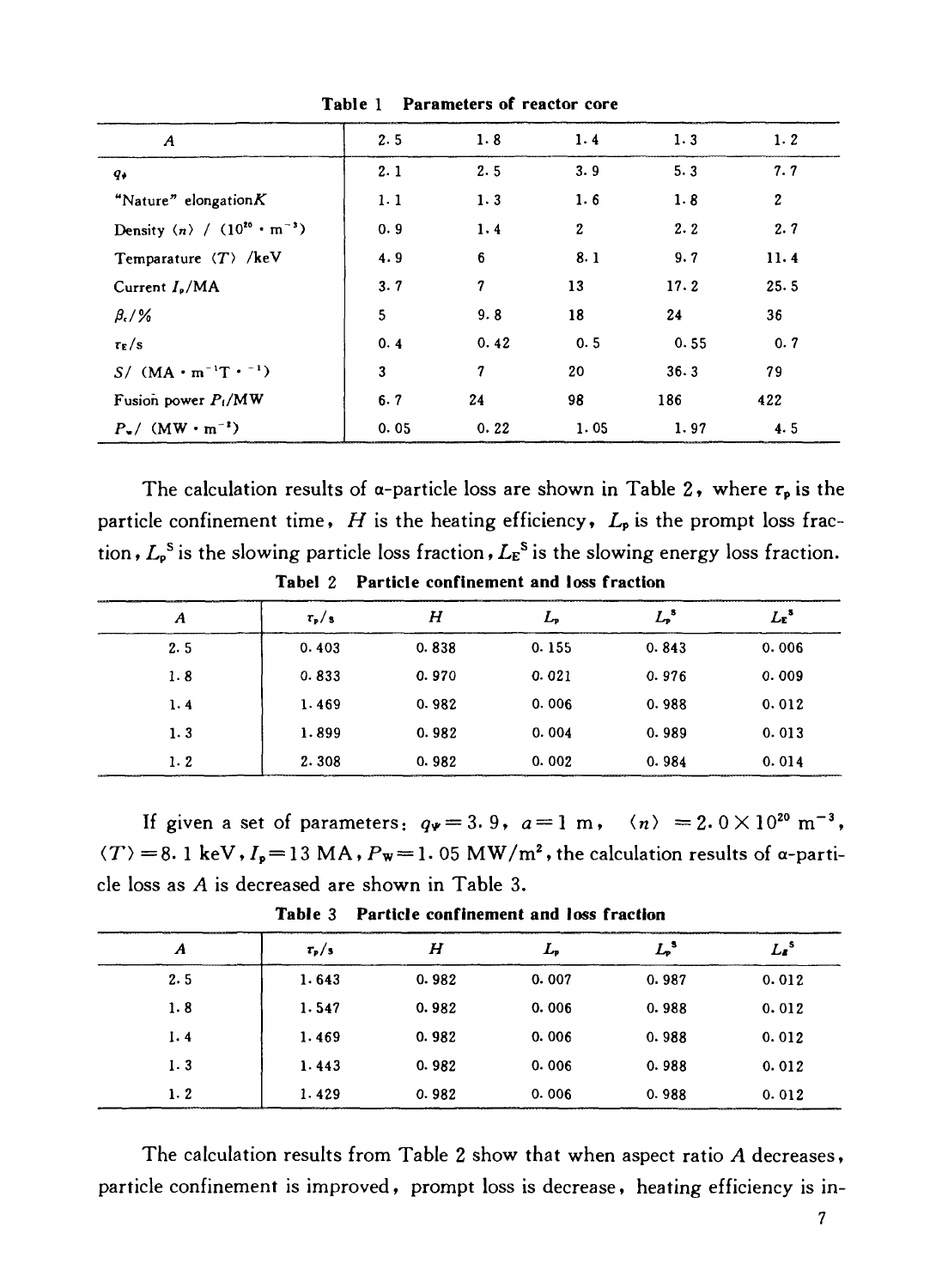creased. In addition, we give a set of parameters, only aspect ratio *A* is changed, the effect of aspect ratio on the confinement of  $\alpha$ -particle is given in Table 3. It can be seen from Table 3 that particles confinement, heating efficiency, prompt loss and slowing loss are nearly unchanged as *A* is decreased.

#### **REFERENCES**

- 1 SykesA, et al. Plasma Phys. and Controlled Fusion, 1993, 35: 1051
- 2 Hwang Y. S, et al. IAEA-AN-6O/A5- I -5 (1994)
- 3 OnoM, et al. IAEA-CN-56/E-2-5 (1992).
- 4 JarboeT. R, et al. IAEA-CN-60/A5- I -6-1 (R) (1994)
- 5 Y-K. M. Peng, et al. "Small Tokamaks For Fusion Technology Testing" (to be published).
- 6 Lazarus E. A, et al. 1AEA-CN-60/A-5- I -1 (1994)
- 7 N. A. Uckan and ITER Physics Group, ITER Documentation Series, No. 10 (1989)
- 8 Wang Shaojie, Qiu Lijian. a-particles classical transport in tokamaks. Nuclear Fusion (to be published).
- 9 Xu Qiang, Xiao Bingjia. Reactor Core Parameters Self-justified Calculations (to be published).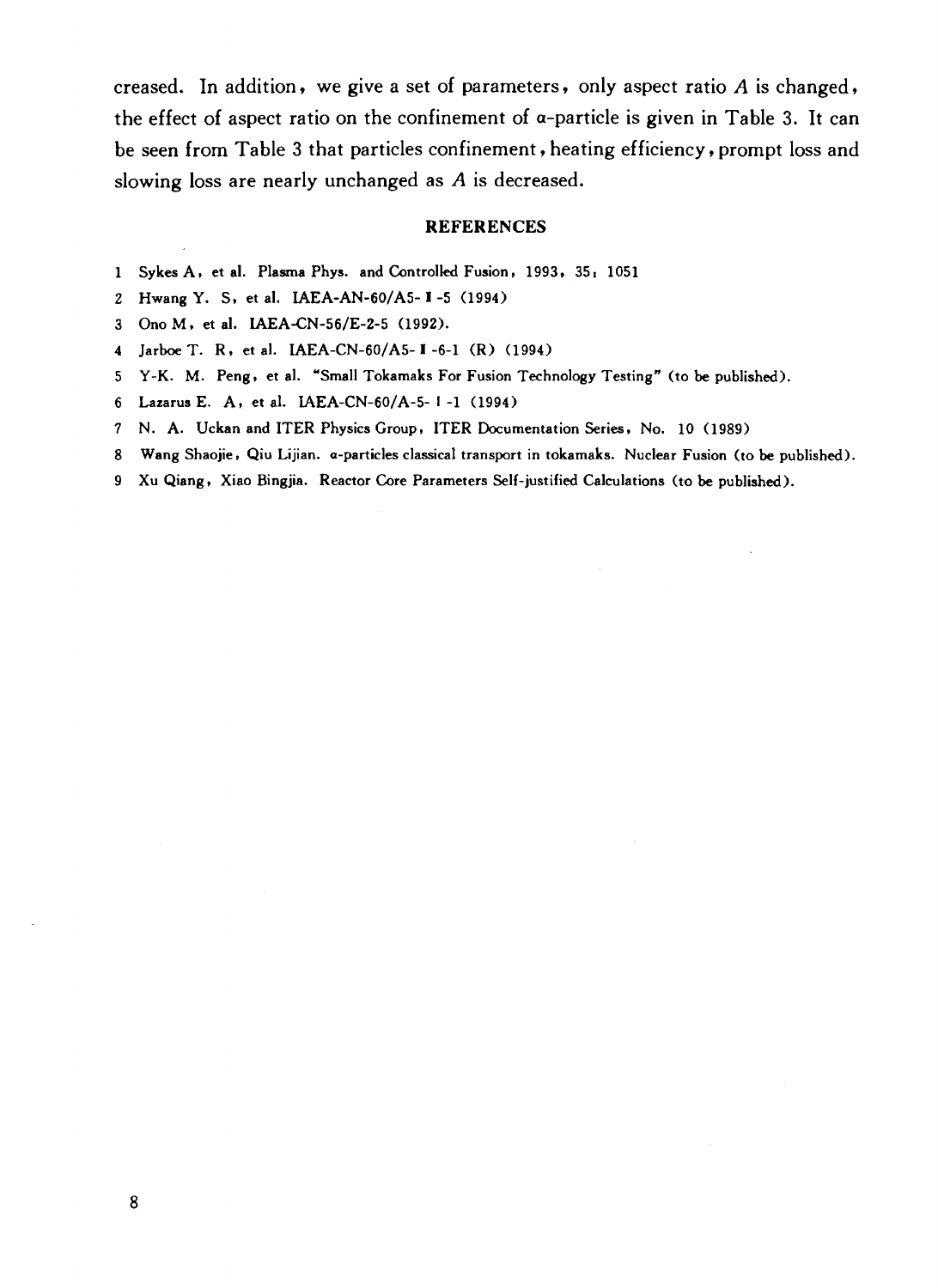#### 图书在版编目 (CIP) 数据

中国核科技报告 CNIC-01167 ASIPP-0049: 低环径比 托卡马克堆中等离子体特性及 a 粒子输运: 英文/徐强等 著. 一北京: 原子能出版社, 1997. 6

ISBN 7-5022-1682-0

I. 中… I. 徐… ■. 核技术-研究报告-中国-英文 N.  $TL-2$ **Contractor** 

中国版本图书馆 CIP 数据核字 (97) 第 09613 号

低环径比托卡马克堆中等离子体特性及 α 粒子输运

#### 徐强等著

C原子能出版社, 1997

原子能出版社出版发行

#### 责任编辑:李曼莉

社址: 北京市海淀区阜成路 43号 邮政编码: 100037

#### 中国核科技报告编辑部排版

#### 核科学技术情报研究所印刷

开本 787×1092 1/16 · 印张 1/2 · 字数 9 千字

1997年6月北京第一版·1997年6月北京第一次印刷